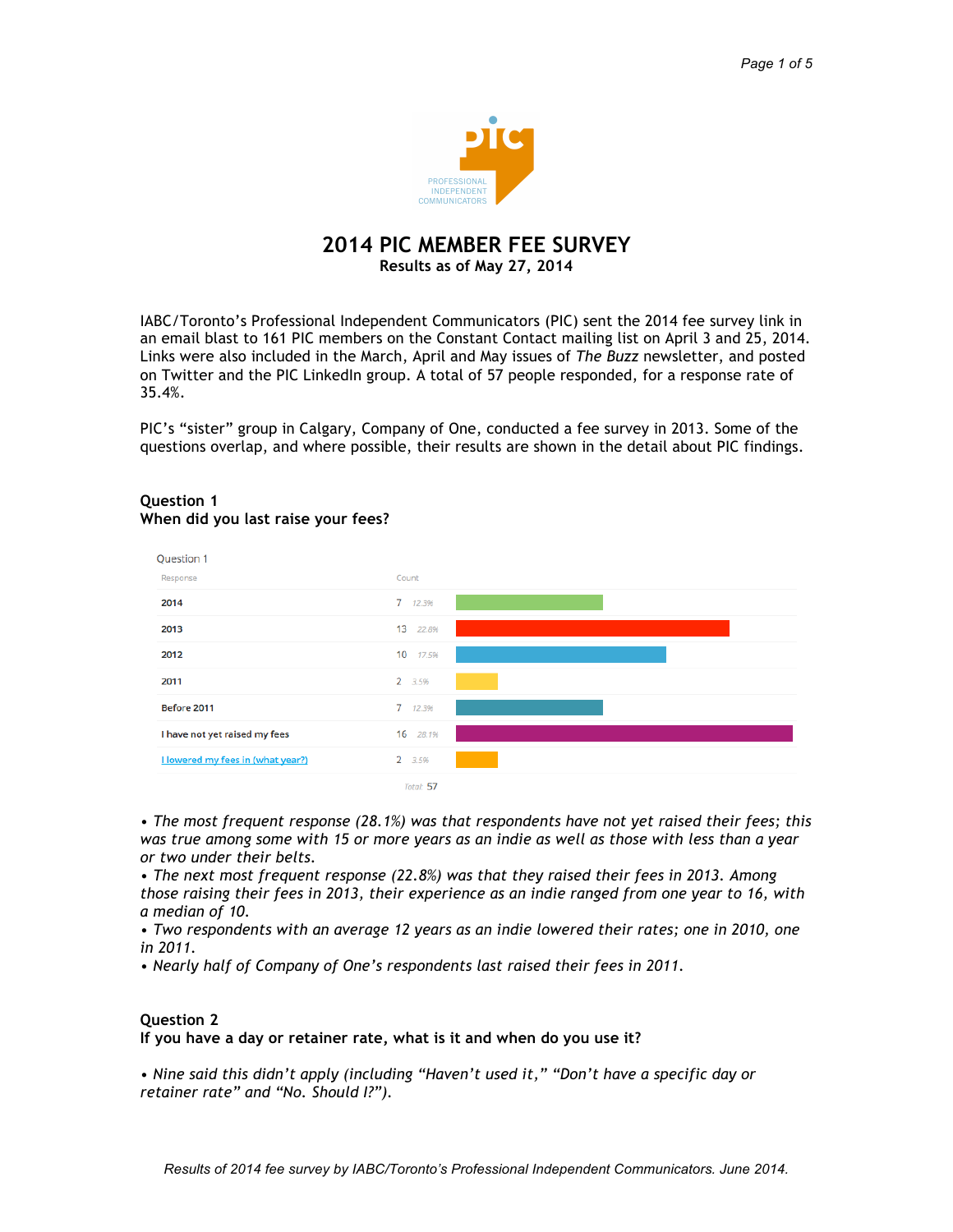*• Those who said yes said it depends on the assignment, with some using a retainer for training sessions; rush jobs taking a day or more; client strategy meetings; short-term work with non-profits; or long-term projects or clients. Two offered a 20% discount on hourly rates for long-term projects.*

*• Rates charged for a day or retainer ranged from \$350 to \$2,500; median was \$800.*

*• Seven Company of One respondents said they used a day rate, which ranged from \$850 to \$2,400, with a median of \$1,200. The rates typically applied to training or facilitation, one- or two-day projects and activities where same-day travel out of town is involved.*

#### **Question 3**

**Do you charge different rates for long-term clients, extended projects, working on retainer or as a single-client contractor?**

| Question 3 |           |
|------------|-----------|
| Response   | Count     |
| Yes        | 38 66.7%  |
| No         | 19 33.3%  |
|            | Total: 57 |

*• The majority (66.7%) do have reduced rates (10% to 50%) for long-term clients or projects, ongoing work, personal relationships, business development opportunities and non-profits.* 

*• Respondents charged more for difficult and short-term clients, strategic counseling, rush jobs and one-off projects.*

*• Company of One reports that 33% charge a lower rate (10% to 40% off their normal rate) for extended or contract work.*



*• The highest number of PIC members (42.9%) charge lower fees for work for charities and non-profits.* 

# **Question 4 How do you currently handle fees for services to charities and not-for-profits?**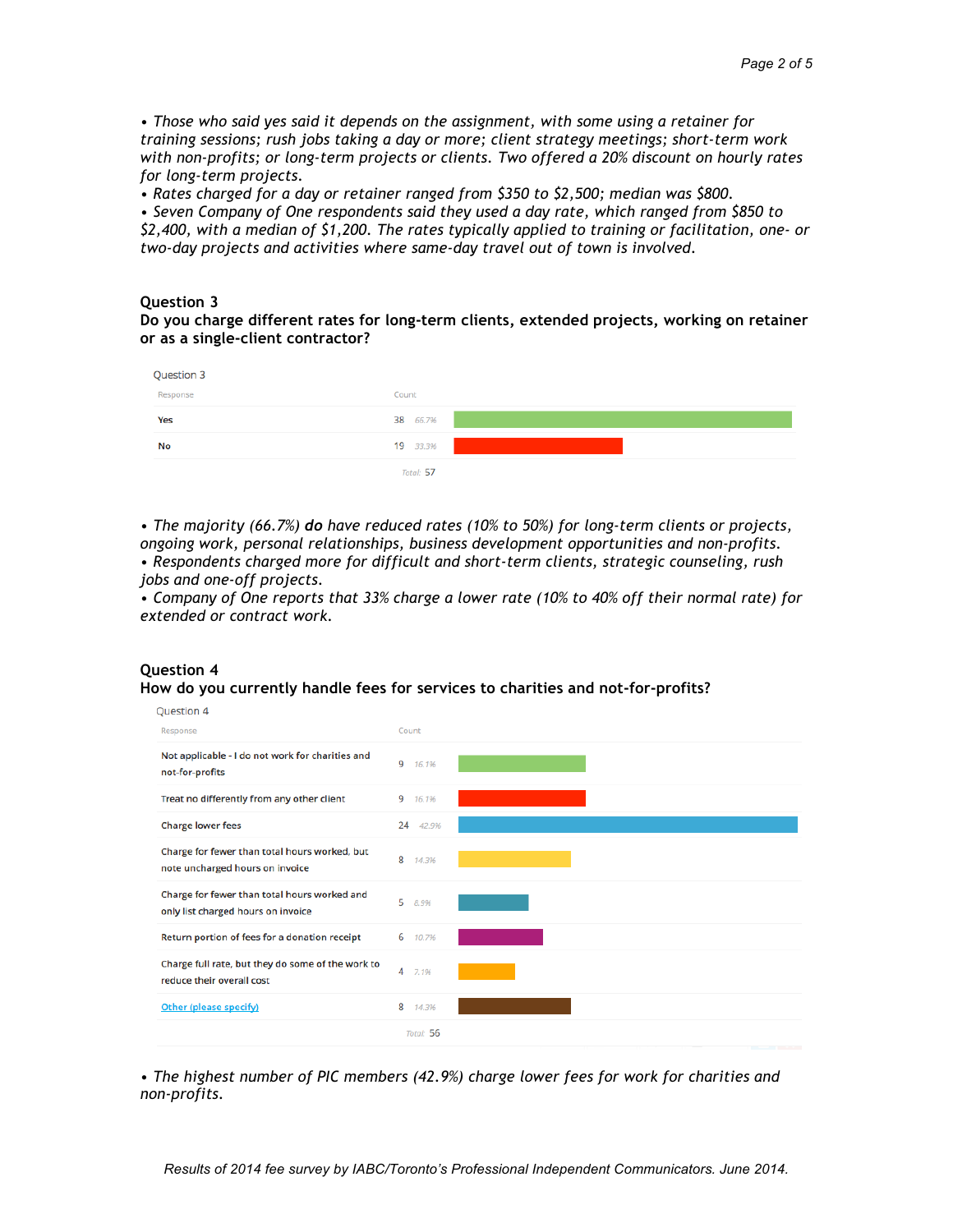*• Other options are charging for fewer than total hours worked but listing the total amount (14.3%); only listing charged hours while charging for fewer hours than worked (8.9%); returning a portion of the fees for a receipt (10.7%); or charging for fewer hours because the client does some of the work (7.1%).* 

*• About 16% treat these clients no differently than others, while the same amount do not work for charities.* 

*• Those answering "other" said they might offer a discount to small charities, or would do pro bono work. Rates might also reflect personal relationships or commitment to a cause.*

*• Company of One respondents treat non-profits no differently (35%); or have multiple strategies, such as a reduced rate (29%); charge for fewer hours but list the total (35%); invoice for fewer hours (12%); get a donation receipt (24%); or have the client do some of the work (29%).*

*• Note that Calgary's Company of One recommends charging for fewer hours rather than reducing your rate as a way of affirming the value of the work.*

#### **Question 5 What HOURLY RATE do you use to calculate your fees?**

| Question 5                                                  |             |
|-------------------------------------------------------------|-------------|
| Response                                                    | Count       |
| I charge the same amount for the majority of my<br>work     | 42<br>76.4% |
| <b>Media relations</b>                                      | 1 1.8%      |
| <b>Web/online communications</b>                            | $1 - 1.8%$  |
| <b>Writing and publications</b>                             | 4 7.3%      |
| <b>Administrative work</b>                                  | $1 - 1.8%$  |
| Travel time out of town (if not included in project<br>fee) | 4<br>7.3%   |
| Other services not included above (please specify)          | 2 3.6%      |
|                                                             | Total: 55   |

*• Most respondents (76.4%) charge the same amount for the majority of their work. This was the case for those with as little as one year as an independent and as many as 30. For Company of One, 59% charge the same for all services.*

*• The lowest hourly rate cited was \$45; the median was \$100; the highest was \$250. For Company of One respondents, the lowest hourly rate cited was \$50; the median was \$123; the highest was \$300.*

*• Few PIC members spelled out rates for specific services. Those who did said they charged \$30, \$65 or \$120 an hour for writing/publications (Company of One: \$50 to \$150); \$75 an hour for media relations (Company of One: \$120 to \$150); \$45 to \$75 an hour for editing (Company of One: not listed); and \$25 to \$50 an hour for administrative work.*

*• Only a few PIC members had different rates for travel time, including three who mentioned half their hourly fee and one who sometimes charged an unspecified mileage fee.*

*• Few Company of One respondents mentioned charging travel fees. Of those, four charged half their normal hourly rate for travel, and two used a day rate when travel was involved.*

#### **Question 6**

**If you subcontract work to other individuals, do you charge for their time at a higher rate than what you pay them?**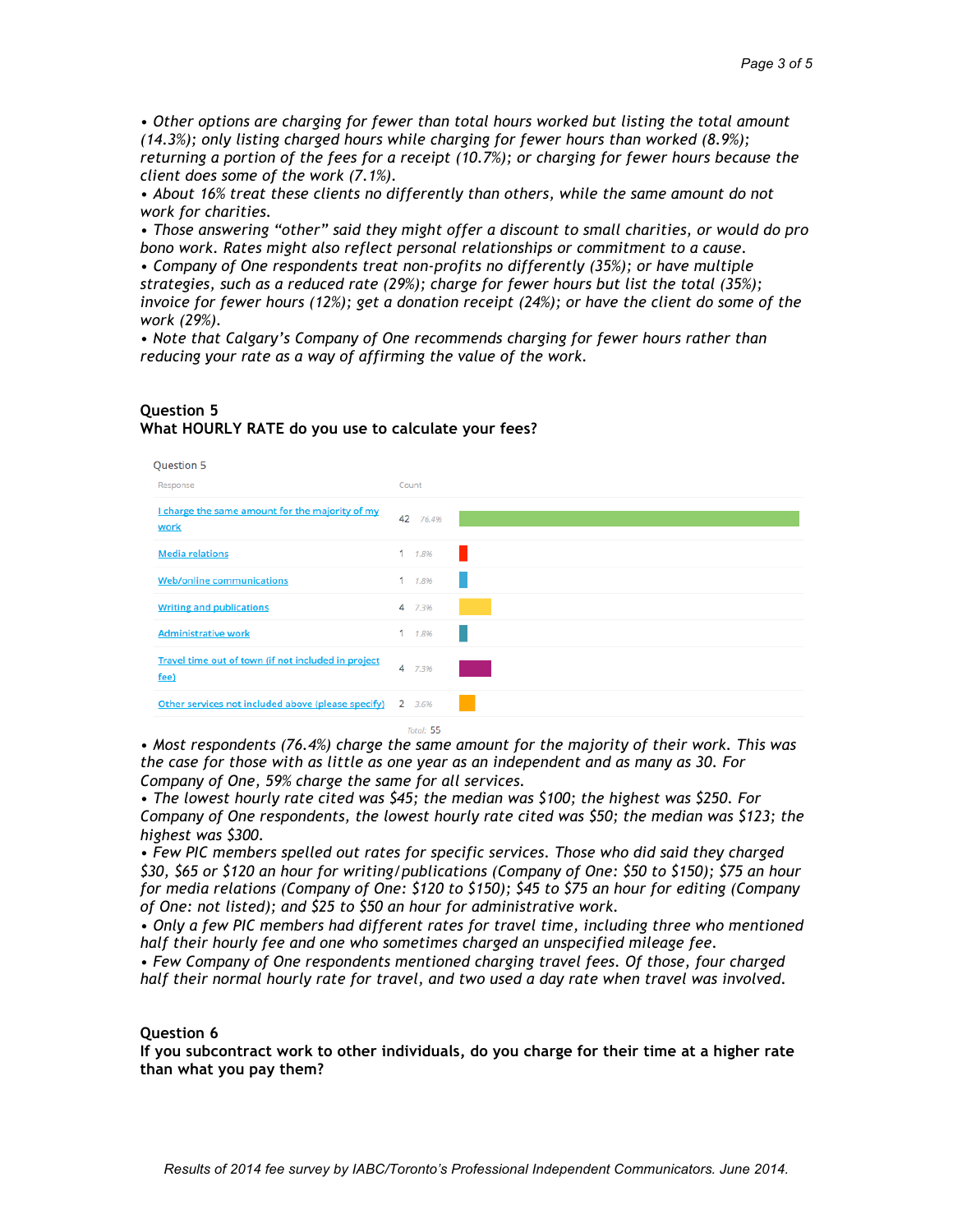| Question 6 |           |
|------------|-----------|
| Response   | Count     |
| Yes        | 25 52.1%  |
| No         | 23 47.9%  |
|            | Total: 48 |

*• A slight majority (52.1%) charge for subcontracted time at a higher rate, ranging from 15% (five people) to 100% (two), with a median of 15%.* 

*• Some said it depended on the complexity of the project, the amount of client liaison or project management required.* 

*• Two people calculated the charge as \$20 per hour of the subcontractor fee and one person charged a flat \$50.*

*• Of the nine Company of One respondents who subcontract, four charge the client the same rate they pay; one adds a \$30 per hour mark-up; and the other four add "little or no" markup.*

## **Question 7**

**How do you usually handle disbursements or minor expenses related to work for clients?**

| Question 7                                                        |             |  |
|-------------------------------------------------------------------|-------------|--|
| Response                                                          | Count       |  |
| I bill related expenses back to the client.                       | 43.6%<br>24 |  |
| I bill back expenses with a mark-up to reflect<br>administration. | 4<br>7.3%   |  |
| I absorb these expenses in my fees.                               | 22<br>40.0% |  |
| Other (please specify)                                            | 5 9.1%      |  |
|                                                                   | Total: 55   |  |

*Most PIC members (50.9%) bill related expenses back to the client, 7.3% with a markup; 40% roll the expenses into their fees.*

#### **Question 8**

**How many different clients did you have in 2013?**

*• PIC responses ranged from as few as one major client to as many as 20, with a median of five.*

*• Company of One clients ranged from one to 26, with a median of eight. The group warned that consultants with a single client should be aware that Canada Revenue can declare them to be* de facto *employees, which has implications for EI and CPP contributions.*

#### **Question 9**

**How many years have you worked in communications?**

*Respondents had as few as four and as many as 43 years' experience in communications, with a median of 20.*